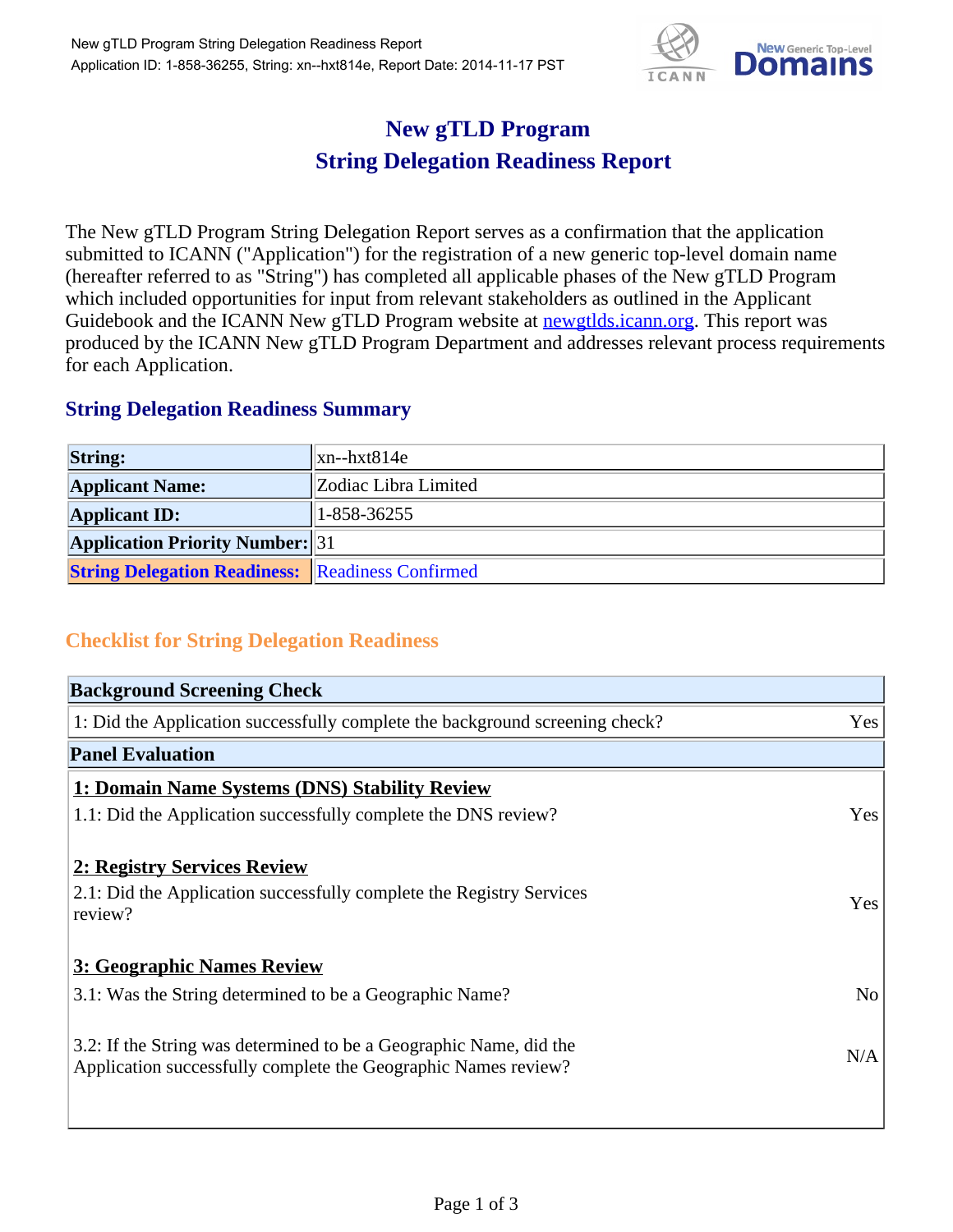

| <b>4: Financial Review</b><br>4.1: Did the Application successfully complete the Financial Capability<br>review?                                                                                                                                                                                                                                             | <b>Yes</b> |
|--------------------------------------------------------------------------------------------------------------------------------------------------------------------------------------------------------------------------------------------------------------------------------------------------------------------------------------------------------------|------------|
| <b>5: Technical Review</b><br>5.1: Did the Application successfully complete the Technical and<br><b>Operation Capability review?</b>                                                                                                                                                                                                                        | <b>Yes</b> |
| <b>6: String Similarity Review</b><br>6.1: Was the Application determined to not be confusingly similar to other<br>applied for strings, including through String Confusion Objections?                                                                                                                                                                      | No         |
| 6.2: If the Application was determined to be confusingly similar to other<br>applied for strings, including through String Confusion Objections, did the<br>Application prevail in the string contention resolution process (CPE,<br>Auction, and/or Self-Resolution of String Contention via<br>withdrawal/termination of all other members in contention)? | Yes        |

| <b>Public Comment Period</b>                                                                                                                                                                   |           |  |
|------------------------------------------------------------------------------------------------------------------------------------------------------------------------------------------------|-----------|--|
| 1: Was the public provided an opportunity to submit comments on the Application?                                                                                                               | Yes       |  |
| 2: Were comments for the Application considered by evaluation panels?                                                                                                                          | Yes       |  |
| <b>Objection Process</b>                                                                                                                                                                       |           |  |
| 1: Were objections filed against the Application?                                                                                                                                              | Yes       |  |
| 2: If objections were filed against the Application, did Applicant prevail in the dispute<br>resolution proceedings for all Legal Rights, Limited Public Interest and Community<br>Objections? | Yes       |  |
| <b>Governmental Advisory Committee (GAC) Advice</b>                                                                                                                                            |           |  |
| 1: Did the GAC have an opportunity to provide advice for the Application?                                                                                                                      | Yes       |  |
| 2: Did the GAC provide consensus GAC advice that the String should not be approved by<br>the ICANN Board?                                                                                      | <b>No</b> |  |
| 3: If the GAC provided consensus GAC advice to the ICANN Board, did the ICANN Board<br>(or New gTLD Program Committee) accept the GAC advice?                                                  | N/A       |  |
| <b>Accountability Mechanisms</b>                                                                                                                                                               |           |  |
| 1: Was the Application the subject of a complaint or review through one of ICANN's<br>accountability mechanisms (Reconsideration or Independent Review)?                                       | <b>No</b> |  |
| 1.1: If yes, did the BGC, ICANN Board or New gTLD Program Committee determine that<br>the Application should not proceed to contracting?                                                       | N/A       |  |